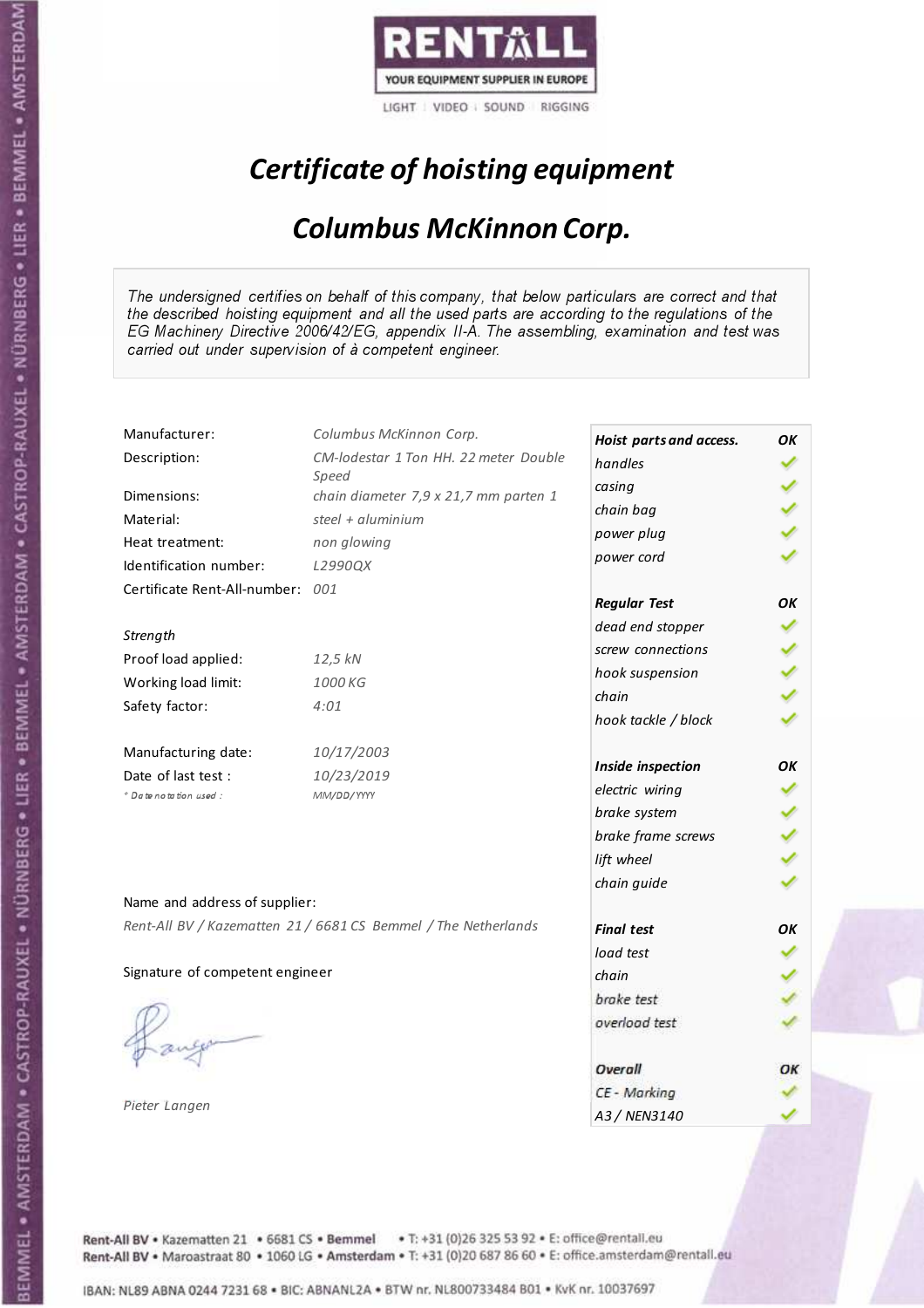

# Certificate of hoisting equipment

## Columbus McKinnon Corp.

The undersigned certifies on behalf of this company, that below particulars are correct and that the described hoisting equipment and all the used parts are according to the regulations of the EG Machinery Directive 2006/42/EG, appendix II-A. The assembling, examination and test was carried out under supervision of à competent engineer.

| Manufacturer:                    | Columbus McKinnon Corp.                                        | Hoist parts and access. | OK |
|----------------------------------|----------------------------------------------------------------|-------------------------|----|
| Description:                     | CM-lodestar 1 Ton HH. 22 meter Double                          | handles                 |    |
|                                  | Speed                                                          | casing                  |    |
| Dimensions:                      | chain diameter 7,9 x 21,7 mm parten 1                          | chain bag               |    |
| Material:                        | steel + $aluminim$                                             | power plug              |    |
| Heat treatment:                  | non glowing                                                    | power cord              |    |
| Identification number:           | L2985QX                                                        |                         |    |
| Certificate Rent-All-number: 002 |                                                                | <b>Regular Test</b>     | OК |
| Strength                         |                                                                | dead end stopper        |    |
| Proof load applied:              | 12,5 kN                                                        | screw connections       |    |
|                                  | 1000 KG                                                        | hook suspension         |    |
| Working load limit:              |                                                                | chain                   |    |
| Safety factor:                   | 4:01                                                           | hook tackle / block     |    |
| Manufacturing date:              | 10/17/2003                                                     |                         |    |
| Date of last test :              | 10/23/2019                                                     | Inside inspection       | OK |
| + Date notation used :           | MM/DD/YYYY                                                     | electric wiring         |    |
|                                  |                                                                | brake system            |    |
|                                  |                                                                | brake frame screws      |    |
|                                  |                                                                | lift wheel              |    |
| Name and address of supplier:    |                                                                | chain guide             |    |
|                                  | Rent-All BV / Kazematten 21 / 6681 CS Bemmel / The Netherlands | <b>Final test</b>       | OK |
|                                  |                                                                | load test               |    |
| Signature of competent engineer  |                                                                | chain                   |    |
|                                  |                                                                |                         |    |
|                                  |                                                                | brake test              |    |
|                                  |                                                                | overload test           |    |
|                                  |                                                                | Overall                 | ОΚ |
|                                  |                                                                | CE - Marking            |    |
| Pieter Langen                    |                                                                | A3 / NEN3140            |    |

Rent-All BV . Kazematten 21 . 6681 CS . Bemmel . T: +31 (0)26 325 53 92 . E: office@rentall.eu Rent-All BV · Maroastraat 80 · 1060 LG · Amsterdam · T: +31 (0)20 687 86 60 · E: office.amsterdam@rentall.eu

IBAN: NL89 ABNA 0244 7231 68 . BIC: ABNANL2A . BTW nr. NL800733484 B01 . KvK nr. 10037697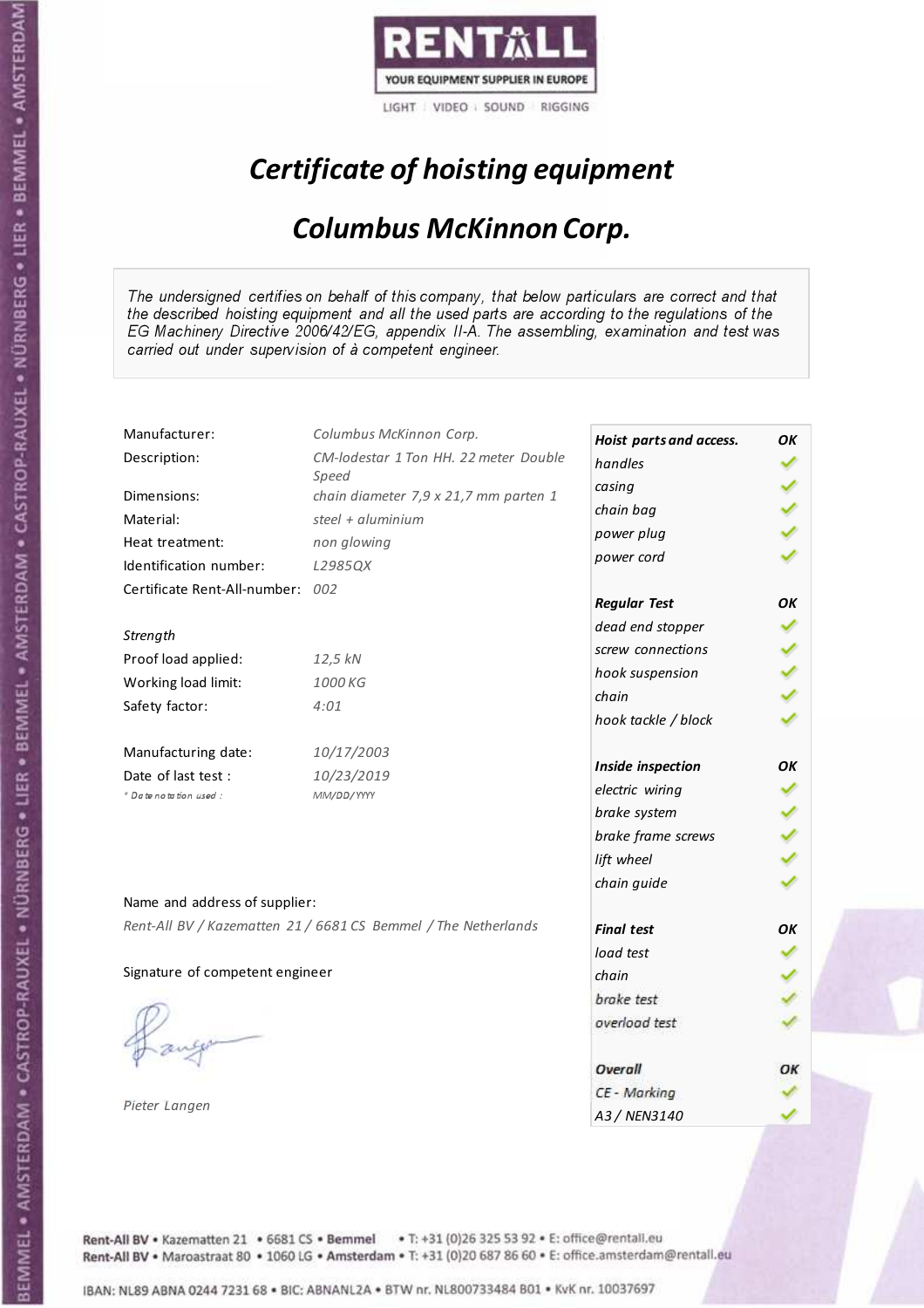

# Certificate of hoisting equipment

## Columbus McKinnon Corp.

The undersigned certifies on behalf of this company, that below particulars are correct and that the described hoisting equipment and all the used parts are according to the regulations of the EG Machinery Directive 2006/42/EG, appendix II-A. The assembling, examination and test was carried out under supervision of à competent engineer.

| Manufacturer:                    | Columbus McKinnon Corp.                                        | Hoist parts and access. | OK |
|----------------------------------|----------------------------------------------------------------|-------------------------|----|
| Description:                     | CM-lodestar 1 Ton HH. 22 meter Double                          | handles                 |    |
|                                  | Speed                                                          | casing                  |    |
| Dimensions:                      | chain diameter 7,9 x 21,7 mm parten 1                          | chain bag               |    |
| Material:                        | steel + $aluminim$                                             | power plug              |    |
| Heat treatment:                  | non glowing                                                    | power cord              |    |
| Identification number:           | L2989QX                                                        |                         |    |
| Certificate Rent-All-number: 003 |                                                                | <b>Regular Test</b>     | OК |
| Strength                         |                                                                | dead end stopper        |    |
| Proof load applied:              | 12,5 kN                                                        | screw connections       |    |
| Working load limit:              | 1000 KG                                                        | hook suspension         |    |
|                                  |                                                                | chain                   |    |
| Safety factor:                   | 4:01                                                           | hook tackle / block     |    |
| Manufacturing date:              | 10/17/2003                                                     |                         |    |
| Date of last test :              | 10/23/2019                                                     | Inside inspection       | OK |
| + Date notation used :           | MM/DD/YYYY                                                     | electric wiring         |    |
|                                  |                                                                | brake system            |    |
|                                  |                                                                | brake frame screws      |    |
|                                  |                                                                | lift wheel              |    |
|                                  |                                                                | chain guide             |    |
| Name and address of supplier:    |                                                                |                         |    |
|                                  | Rent-All BV / Kazematten 21 / 6681 CS Bemmel / The Netherlands | <b>Final test</b>       | OK |
|                                  |                                                                | load test               |    |
| Signature of competent engineer  |                                                                | chain                   |    |
|                                  |                                                                | brake test              |    |
|                                  |                                                                | overload test           |    |
|                                  |                                                                | Overall                 | ОΚ |
|                                  |                                                                | CE - Marking            |    |
| Pieter Langen                    |                                                                | A3 / NEN3140            |    |

Rent-All BV . Kazematten 21 . 6681 CS . Bemmel . T: +31 (0)26 325 53 92 . E: office@rentall.eu Rent-All BV · Maroastraat 80 · 1060 LG · Amsterdam · T: +31 (0)20 687 86 60 · E: office.amsterdam@rentall.eu

IBAN: NL89 ABNA 0244 7231 68 . BIC: ABNANL2A . BTW nr. NL800733484 B01 . KvK nr. 10037697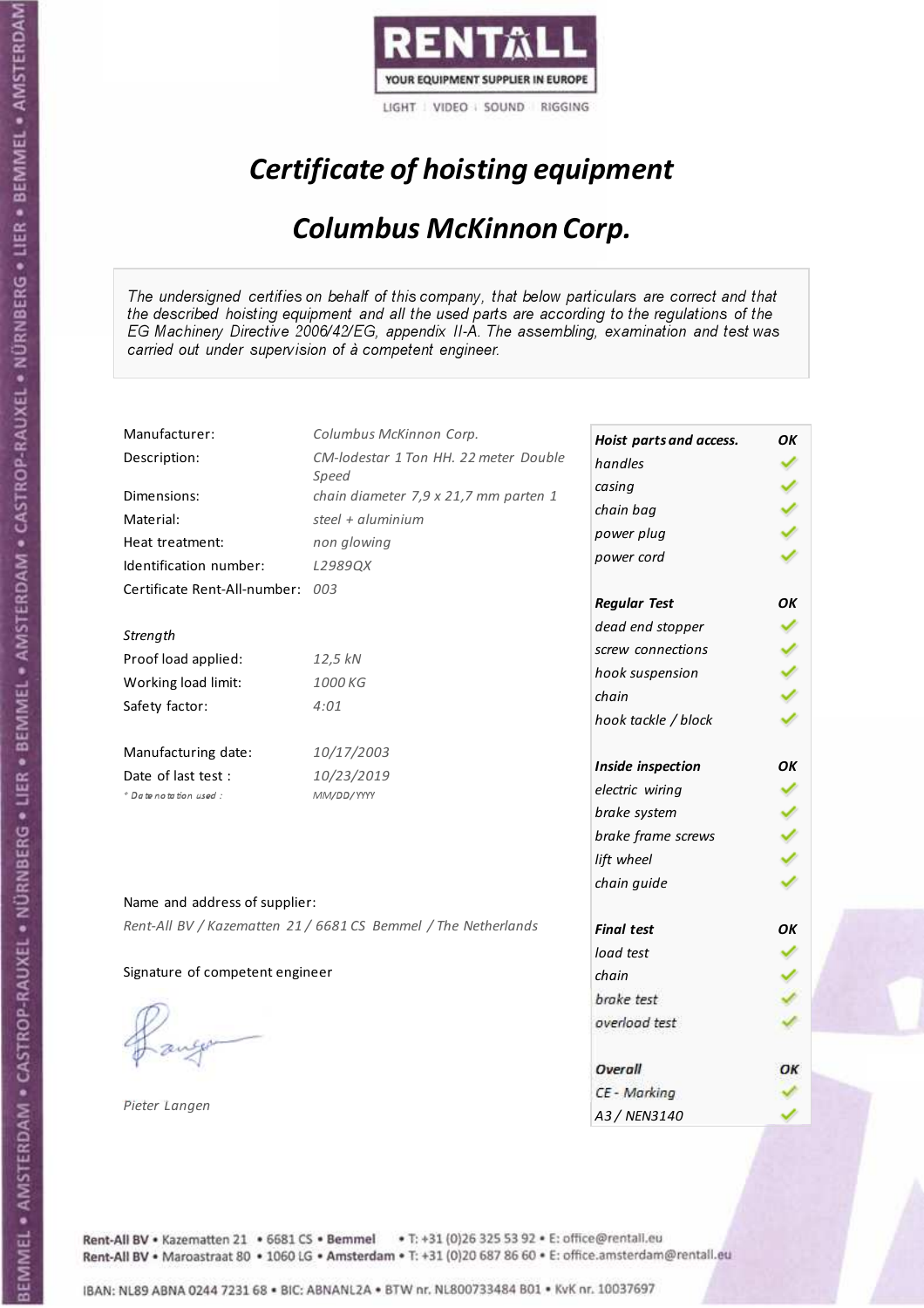

# Certificate of hoisting equipment

## Columbus McKinnon Corp.

The undersigned certifies on behalf of this company, that below particulars are correct and that the described hoisting equipment and all the used parts are according to the regulations of the EG Machinery Directive 2006/42/EG, appendix II-A. The assembling, examination and test was carried out under supervision of à competent engineer.

| Manufacturer:                    | Columbus McKinnon Corp.                                        | Hoist parts and access. | OK |
|----------------------------------|----------------------------------------------------------------|-------------------------|----|
| Description:                     | CM-lodestar 1 Ton HH. 22 meter Double                          | handles                 |    |
| Dimensions:                      | Speed<br>chain diameter 7,9 x 21,7 mm parten 1                 | casing                  |    |
|                                  | steel + $aluminim$                                             | chain bag               |    |
| Material:                        |                                                                | power plug              |    |
| Heat treatment:                  | non glowing                                                    | power cord              |    |
| Identification number:           | L2979QX                                                        |                         |    |
| Certificate Rent-All-number: 004 |                                                                | <b>Regular Test</b>     | OК |
|                                  |                                                                | dead end stopper        |    |
| Strength                         |                                                                | screw connections       |    |
| Proof load applied:              | 12,5 kN                                                        | hook suspension         |    |
| Working load limit:              | 1000 KG                                                        | chain                   |    |
| Safety factor:                   | 4:01                                                           | hook tackle / block     |    |
| Manufacturing date:              | 10/17/2003                                                     |                         |    |
| Date of last test :              | 10/23/2019                                                     | Inside inspection       | OК |
| * Date notation used :           | MM/DD/YYYY                                                     | electric wiring         |    |
|                                  |                                                                | brake system            |    |
|                                  |                                                                | brake frame screws      |    |
|                                  |                                                                | lift wheel              |    |
|                                  |                                                                | chain guide             |    |
| Name and address of supplier:    |                                                                |                         |    |
|                                  | Rent-All BV / Kazematten 21 / 6681 CS Bemmel / The Netherlands | <b>Final test</b>       | OK |
|                                  |                                                                | load test               |    |
| Signature of competent engineer  |                                                                | chain                   |    |
|                                  |                                                                | brake test              |    |
|                                  |                                                                | overload test           |    |
|                                  |                                                                |                         |    |
|                                  |                                                                | Overall                 | ОΚ |
|                                  |                                                                | CE - Marking            |    |
| Pieter Langen                    |                                                                | A3 / NEN3140            |    |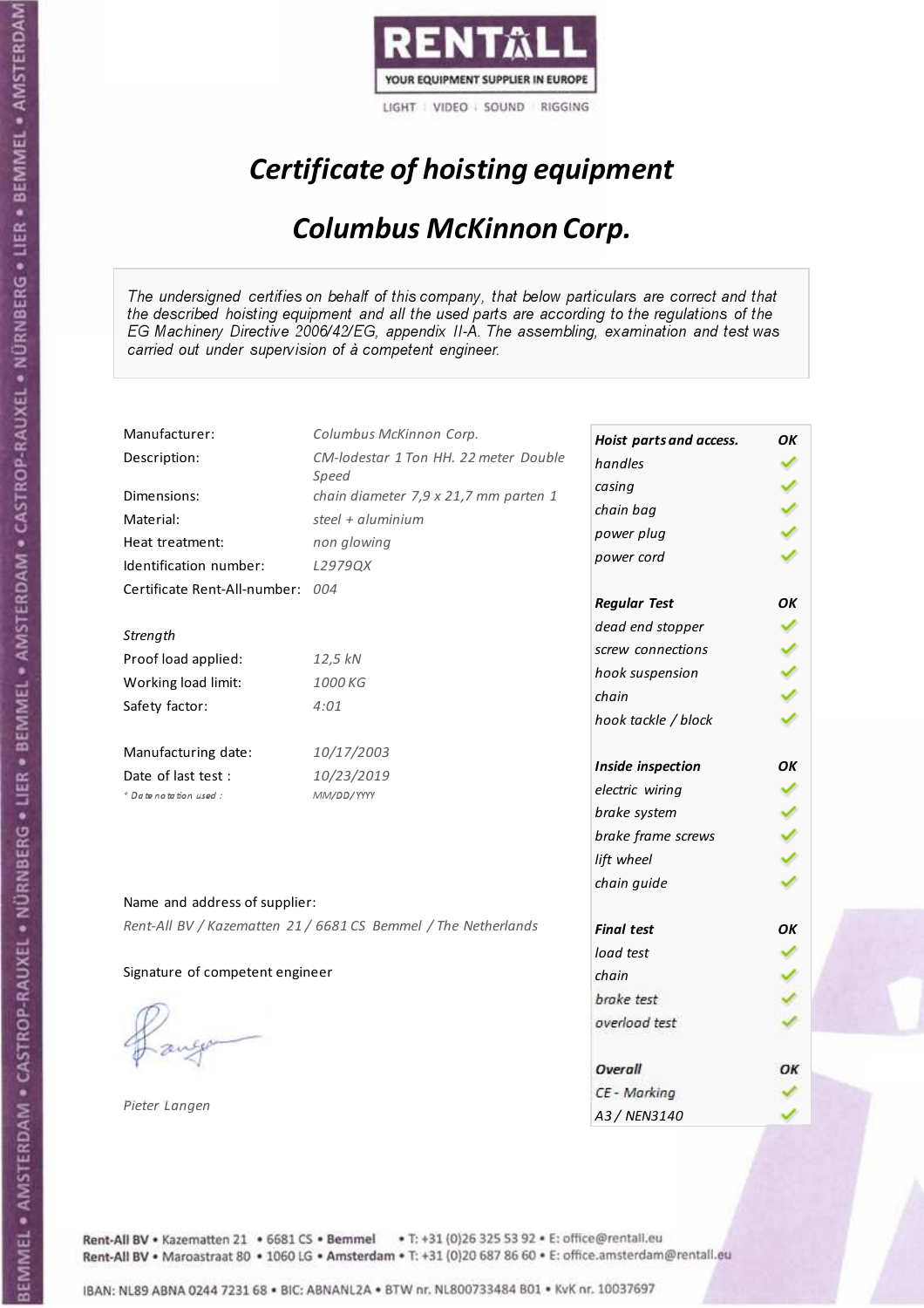

# Certificate of hoisting equipment

## Columbus McKinnon Corp.

The undersigned certifies on behalf of this company, that below particulars are correct and that the described hoisting equipment and all the used parts are according to the regulations of the EG Machinery Directive 2006/42/EG, appendix II-A. The assembling, examination and test was carried out under supervision of à competent engineer.

| Manufacturer:                    | Columbus McKinnon Corp.                                        | Hoist parts and access. | OK |
|----------------------------------|----------------------------------------------------------------|-------------------------|----|
| Description:                     | CM-lodestar 1 Ton HH. 22 meter Double                          | handles                 |    |
|                                  | Speed                                                          | casing                  |    |
| Dimensions:                      | chain diameter 7,9 x 21,7 mm parten 1                          | chain bag               |    |
| Material:                        | steel + $aluminim$                                             | power plug              |    |
| Heat treatment:                  | non glowing                                                    | power cord              |    |
| Identification number:           | L2980QX                                                        |                         |    |
| Certificate Rent-All-number: 005 |                                                                | <b>Regular Test</b>     | OК |
| Strength                         |                                                                | dead end stopper        |    |
|                                  |                                                                | screw connections       |    |
| Proof load applied:              | 12,5 kN                                                        | hook suspension         |    |
| Working load limit:              | 1000 KG                                                        | chain                   |    |
| Safety factor:                   | 4:01                                                           | hook tackle / block     |    |
| Manufacturing date:              | 10/17/2003                                                     |                         |    |
| Date of last test :              | 10/23/2019                                                     | Inside inspection       | OК |
| * Date notation used :           | MM/DD/YYYY                                                     | electric wiring         |    |
|                                  |                                                                | brake system            |    |
|                                  |                                                                | brake frame screws      |    |
|                                  |                                                                | lift wheel              |    |
|                                  |                                                                | chain guide             |    |
| Name and address of supplier:    |                                                                |                         |    |
|                                  | Rent-All BV / Kazematten 21 / 6681 CS Bemmel / The Netherlands | <b>Final test</b>       | OK |
|                                  |                                                                | load test               |    |
| Signature of competent engineer  |                                                                | chain                   |    |
|                                  |                                                                | brake test              |    |
|                                  |                                                                | overload test           |    |
|                                  |                                                                | Overall                 | ОΚ |
|                                  |                                                                | CE - Marking            |    |
| Pieter Langen                    |                                                                | A3 / NEN3140            |    |
|                                  |                                                                |                         |    |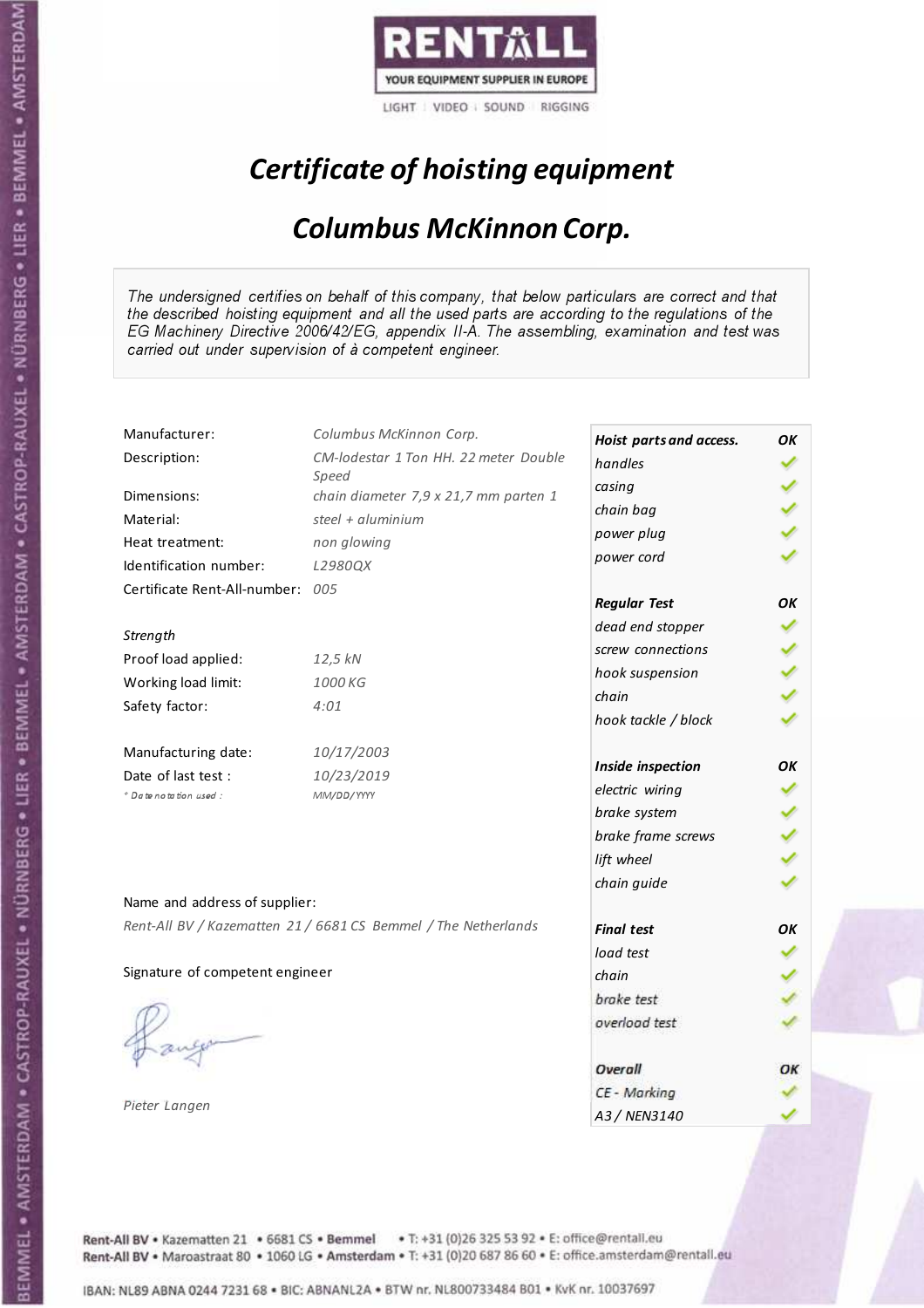

# Certificate of hoisting equipment

## Columbus McKinnon Corp.

The undersigned certifies on behalf of this company, that below particulars are correct and that the described hoisting equipment and all the used parts are according to the regulations of the EG Machinery Directive 2006/42/EG, appendix II-A. The assembling, examination and test was carried out under supervision of à competent engineer.

| Manufacturer:                    | Columbus McKinnon Corp.                                        | Hoist parts and access. | OK |
|----------------------------------|----------------------------------------------------------------|-------------------------|----|
| Description:                     | CM-lodestar 1 Ton HH. 22 meter Double                          | handles                 |    |
|                                  | Speed                                                          | casing                  |    |
| Dimensions:                      | chain diameter 7,9 x 21,7 mm parten 1                          | chain bag               |    |
| Material:                        | steel + $aluminim$                                             | power plug              |    |
| Heat treatment:                  | non glowing                                                    | power cord              |    |
| Identification number:           | L2988QX                                                        |                         |    |
| Certificate Rent-All-number: 006 |                                                                | <b>Regular Test</b>     | OК |
| Strength                         |                                                                | dead end stopper        |    |
| Proof load applied:              | 12,5 kN                                                        | screw connections       |    |
| Working load limit:              | 1000 KG                                                        | hook suspension         |    |
|                                  |                                                                | chain                   |    |
| Safety factor:                   | 4:01                                                           | hook tackle / block     |    |
| Manufacturing date:              | 10/17/2003                                                     |                         |    |
| Date of last test :              | 10/23/2019                                                     | Inside inspection       | OK |
| + Date notation used :           | MM/DD/YYYY                                                     | electric wiring         |    |
|                                  |                                                                | brake system            |    |
|                                  |                                                                | brake frame screws      |    |
|                                  |                                                                | lift wheel              |    |
| Name and address of supplier:    |                                                                | chain guide             |    |
|                                  |                                                                |                         |    |
|                                  | Rent-All BV / Kazematten 21 / 6681 CS Bemmel / The Netherlands | <b>Final test</b>       | OK |
|                                  |                                                                | load test               |    |
| Signature of competent engineer  |                                                                | chain                   |    |
|                                  |                                                                | brake test              |    |
|                                  |                                                                | overload test           |    |
|                                  |                                                                | Overall                 | ОΚ |
|                                  |                                                                | CE - Marking            |    |
| Pieter Langen                    |                                                                | A3 / NEN3140            |    |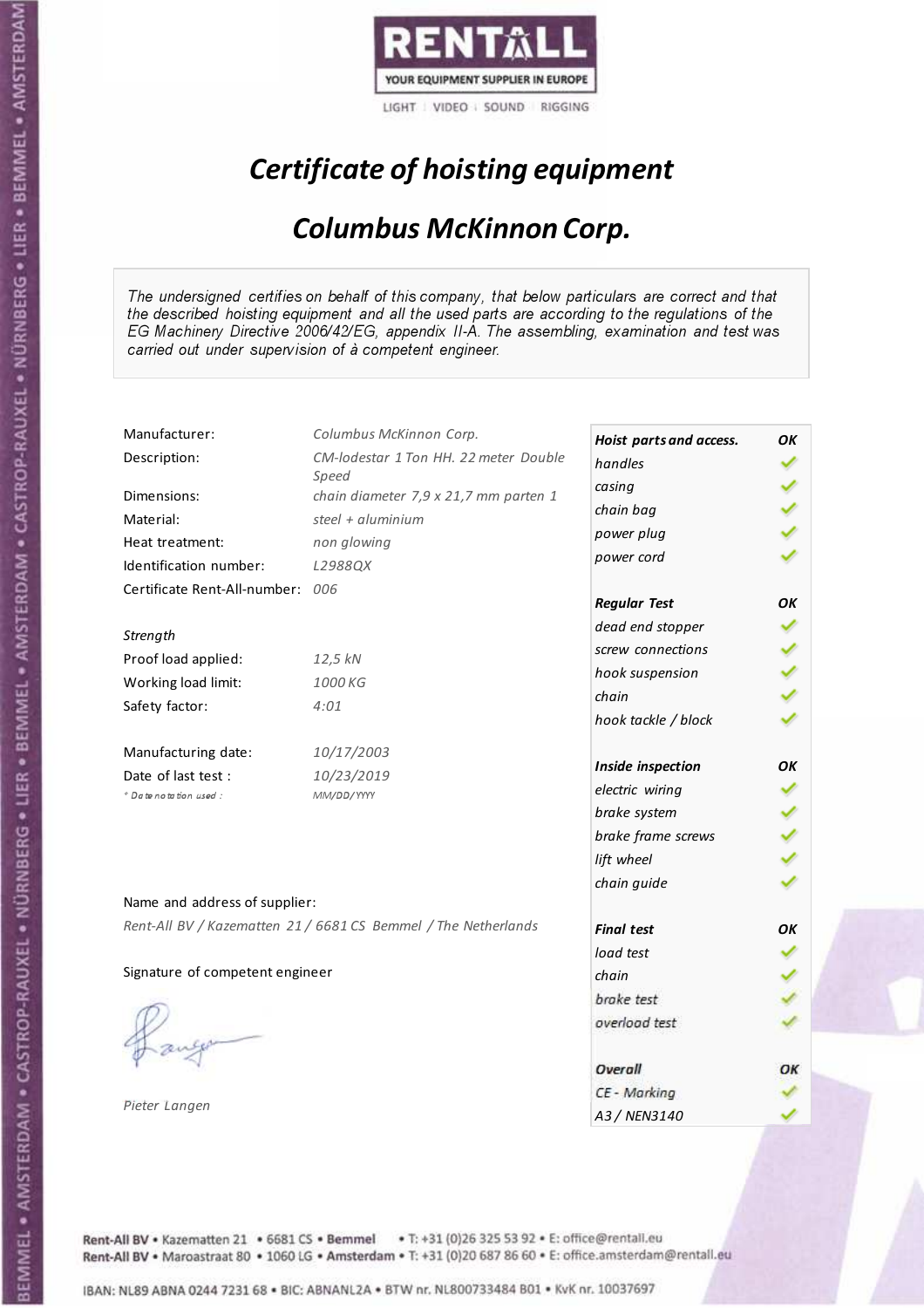

# Certificate of hoisting equipment

## Columbus McKinnon Corp.

The undersigned certifies on behalf of this company, that below particulars are correct and that the described hoisting equipment and all the used parts are according to the regulations of the EG Machinery Directive 2006/42/EG, appendix II-A. The assembling, examination and test was carried out under supervision of à competent engineer.

| Manufacturer:                    | Columbus McKinnon Corp.                                        | Hoist parts and access. | OK |
|----------------------------------|----------------------------------------------------------------|-------------------------|----|
| Description:                     | CM-lodestar 1 Ton HH. 22 meter Double                          | handles                 |    |
| Dimensions:                      | Speed                                                          | casing                  |    |
|                                  | chain diameter 7,9 x 21,7 mm parten 1<br>steel + $aluminim$    | chain bag               |    |
| Material:                        |                                                                | power plug              |    |
| Heat treatment:                  | non glowing                                                    | power cord              |    |
| Identification number:           | L2977QX                                                        |                         |    |
| Certificate Rent-All-number: 007 |                                                                | <b>Regular Test</b>     | OК |
|                                  |                                                                | dead end stopper        |    |
| Strength                         |                                                                | screw connections       |    |
| Proof load applied:              | 12,5 kN                                                        | hook suspension         |    |
| Working load limit:              | 1000 KG                                                        | chain                   |    |
| Safety factor:                   | 4:01                                                           | hook tackle / block     |    |
| Manufacturing date:              | 10/17/2003                                                     |                         |    |
| Date of last test :              | 10/23/2019                                                     | Inside inspection       | OК |
| * Date notation used :           | MM/DD/YYYY                                                     | electric wiring         |    |
|                                  |                                                                | brake system            |    |
|                                  |                                                                | brake frame screws      |    |
|                                  |                                                                | lift wheel              |    |
|                                  |                                                                | chain guide             |    |
| Name and address of supplier:    |                                                                |                         |    |
|                                  | Rent-All BV / Kazematten 21 / 6681 CS Bemmel / The Netherlands | <b>Final test</b>       | OK |
|                                  |                                                                | load test               |    |
| Signature of competent engineer  |                                                                | chain                   |    |
|                                  |                                                                | brake test              |    |
|                                  |                                                                | overload test           |    |
|                                  |                                                                |                         |    |
|                                  |                                                                | Overall                 | ОΚ |
| Pieter Langen                    |                                                                | CE - Marking            |    |
|                                  |                                                                | A3 / NEN3140            |    |

Rent-All BV . Kazematten 21 . 6681 CS . Bemmel . T: +31 (0)26 325 53 92 . E: office@rentall.eu Rent-All BV · Maroastraat 80 · 1060 LG · Amsterdam · T: +31 (0)20 687 86 60 · E: office.amsterdam@rentall.eu

IBAN: NL89 ABNA 0244 7231 68 . BIC: ABNANL2A . BTW nr. NL800733484 B01 . KvK nr. 10037697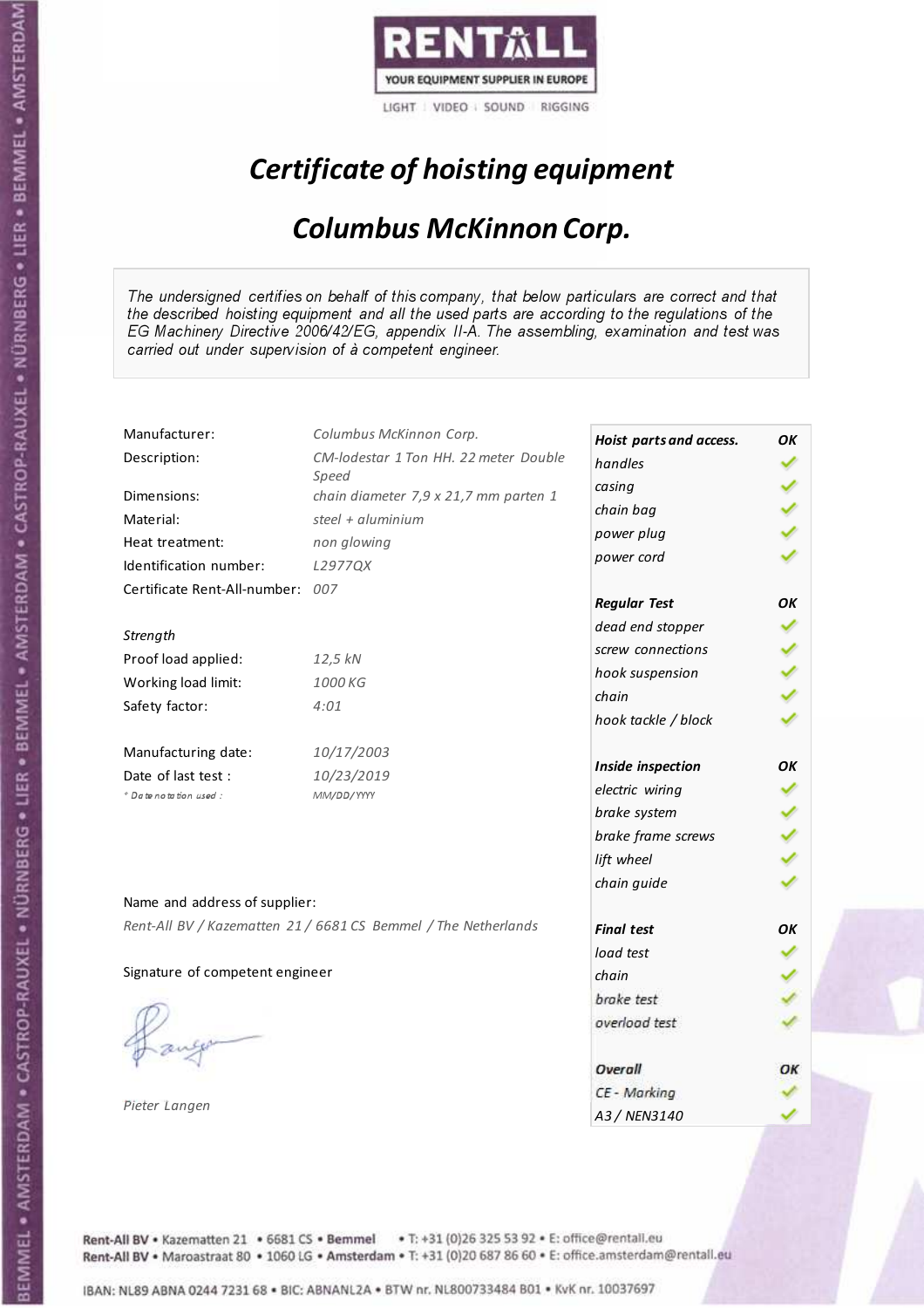

# Certificate of hoisting equipment

## Columbus McKinnon Corp.

The undersigned certifies on behalf of this company, that below particulars are correct and that the described hoisting equipment and all the used parts are according to the regulations of the EG Machinery Directive 2006/42/EG, appendix II-A. The assembling, examination and test was carried out under supervision of à competent engineer.

| Manufacturer:                    | Columbus McKinnon Corp.                                        | Hoist parts and access. | OK |
|----------------------------------|----------------------------------------------------------------|-------------------------|----|
| Description:                     | CM-lodestar 1 Ton HH. 22 meter Double                          | handles                 |    |
| Dimensions:                      | Speed<br>chain diameter 7,9 x 21,7 mm parten 1                 | casing                  |    |
|                                  | steel + $aluminim$                                             | chain bag               |    |
| Material:                        |                                                                | power plug              |    |
| Heat treatment:                  | non glowing                                                    | power cord              |    |
| Identification number:           | L2986QX                                                        |                         |    |
| Certificate Rent-All-number: 008 |                                                                | <b>Regular Test</b>     | OК |
|                                  |                                                                | dead end stopper        |    |
| Strength                         |                                                                | screw connections       |    |
| Proof load applied:              | 12,5 kN                                                        | hook suspension         |    |
| Working load limit:              | 1000 KG                                                        | chain                   |    |
| Safety factor:                   | 4:01                                                           | hook tackle / block     |    |
| Manufacturing date:              | 10/17/2003                                                     |                         |    |
| Date of last test :              | 10/23/2019                                                     | Inside inspection       | OК |
| * Date notation used :           | MM/DD/YYYY                                                     | electric wiring         |    |
|                                  |                                                                | brake system            |    |
|                                  |                                                                | brake frame screws      |    |
|                                  |                                                                | lift wheel              |    |
|                                  |                                                                | chain guide             |    |
| Name and address of supplier:    |                                                                |                         |    |
|                                  | Rent-All BV / Kazematten 21 / 6681 CS Bemmel / The Netherlands | <b>Final test</b>       | OK |
|                                  |                                                                | load test               |    |
| Signature of competent engineer  |                                                                | chain                   |    |
|                                  |                                                                | brake test              |    |
|                                  |                                                                | overload test           |    |
|                                  |                                                                |                         |    |
|                                  |                                                                | Overall                 | ОΚ |
|                                  |                                                                | CE - Marking            |    |
| Pieter Langen                    |                                                                | A3 / NEN3140            |    |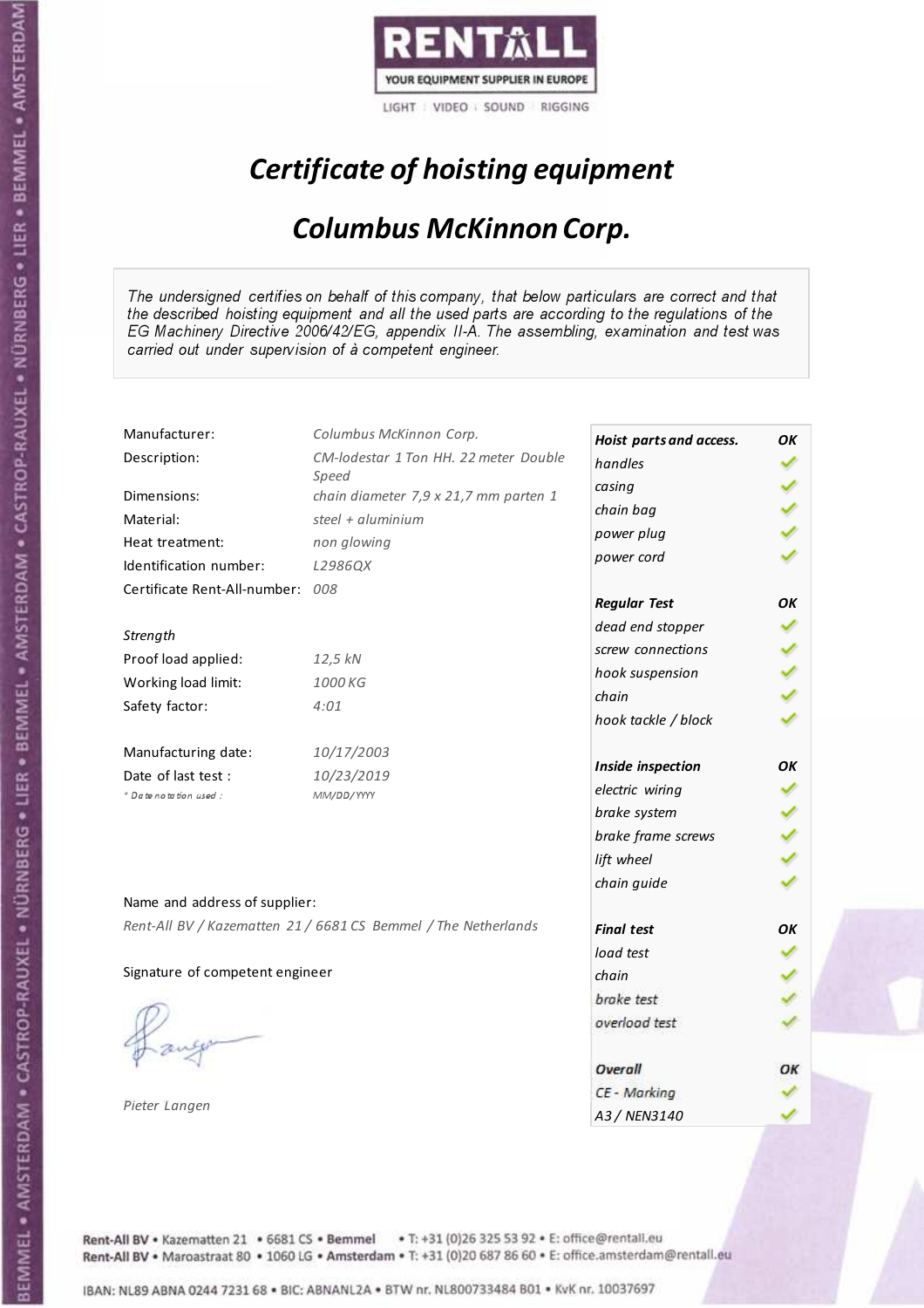

# Certificate of hoisting equipment

## Columbus McKinnon Corp.

The undersigned certifies on behalf of this company, that below particulars are correct and that the described hoisting equipment and all the used parts are according to the regulations of the EG Machinery Directive 2006/42/EG, appendix II-A. The assembling, examination and test was carried out under supervision of à competent engineer.

| Manufacturer:                    | Columbus McKinnon Corp.                                        | Hoist parts and access. | OK |
|----------------------------------|----------------------------------------------------------------|-------------------------|----|
| Description:                     | CM-lodestar 1 Ton HH. 22 meter Double                          | handles                 |    |
| Dimensions:                      | Speed<br>chain diameter 7,9 x 21,7 mm parten 1                 | casing                  |    |
|                                  | steel + $aluminim$                                             | chain bag               |    |
| Material:                        |                                                                | power plug              |    |
| Heat treatment:                  | non glowing                                                    | power cord              |    |
| Identification number:           | L2981QX                                                        |                         |    |
| Certificate Rent-All-number: 009 |                                                                | <b>Regular Test</b>     | OК |
|                                  |                                                                | dead end stopper        |    |
| Strength                         |                                                                | screw connections       |    |
| Proof load applied:              | 12,5 kN                                                        | hook suspension         |    |
| Working load limit:              | 1000 KG                                                        | chain                   |    |
| Safety factor:                   | 4:01                                                           | hook tackle / block     |    |
| Manufacturing date:              | 10/17/2003                                                     |                         |    |
| Date of last test :              | 10/23/2019                                                     | Inside inspection       | OК |
| * Date notation used :           | MM/DD/YYYY                                                     | electric wiring         |    |
|                                  |                                                                | brake system            |    |
|                                  |                                                                | brake frame screws      |    |
|                                  |                                                                | lift wheel              |    |
|                                  |                                                                | chain guide             |    |
| Name and address of supplier:    |                                                                |                         |    |
|                                  | Rent-All BV / Kazematten 21 / 6681 CS Bemmel / The Netherlands | <b>Final test</b>       | OK |
|                                  |                                                                | load test               |    |
| Signature of competent engineer  |                                                                | chain                   |    |
|                                  |                                                                | brake test              |    |
|                                  |                                                                | overload test           |    |
|                                  |                                                                |                         |    |
|                                  |                                                                | Overall                 | ОΚ |
|                                  |                                                                | CE - Marking            |    |
| Pieter Langen                    |                                                                | A3 / NEN3140            |    |

Rent-All BV . Kazematten 21 . 6681 CS . Bemmel . T: +31 (0)26 325 53 92 . E: office@rentall.eu Rent-All BV · Maroastraat 80 · 1060 LG · Amsterdam · T: +31 (0)20 687 86 60 · E: office.amsterdam@rentall.eu

IBAN: NL89 ABNA 0244 7231 68 . BIC: ABNANL2A . BTW nr. NL800733484 B01 . KvK nr. 10037697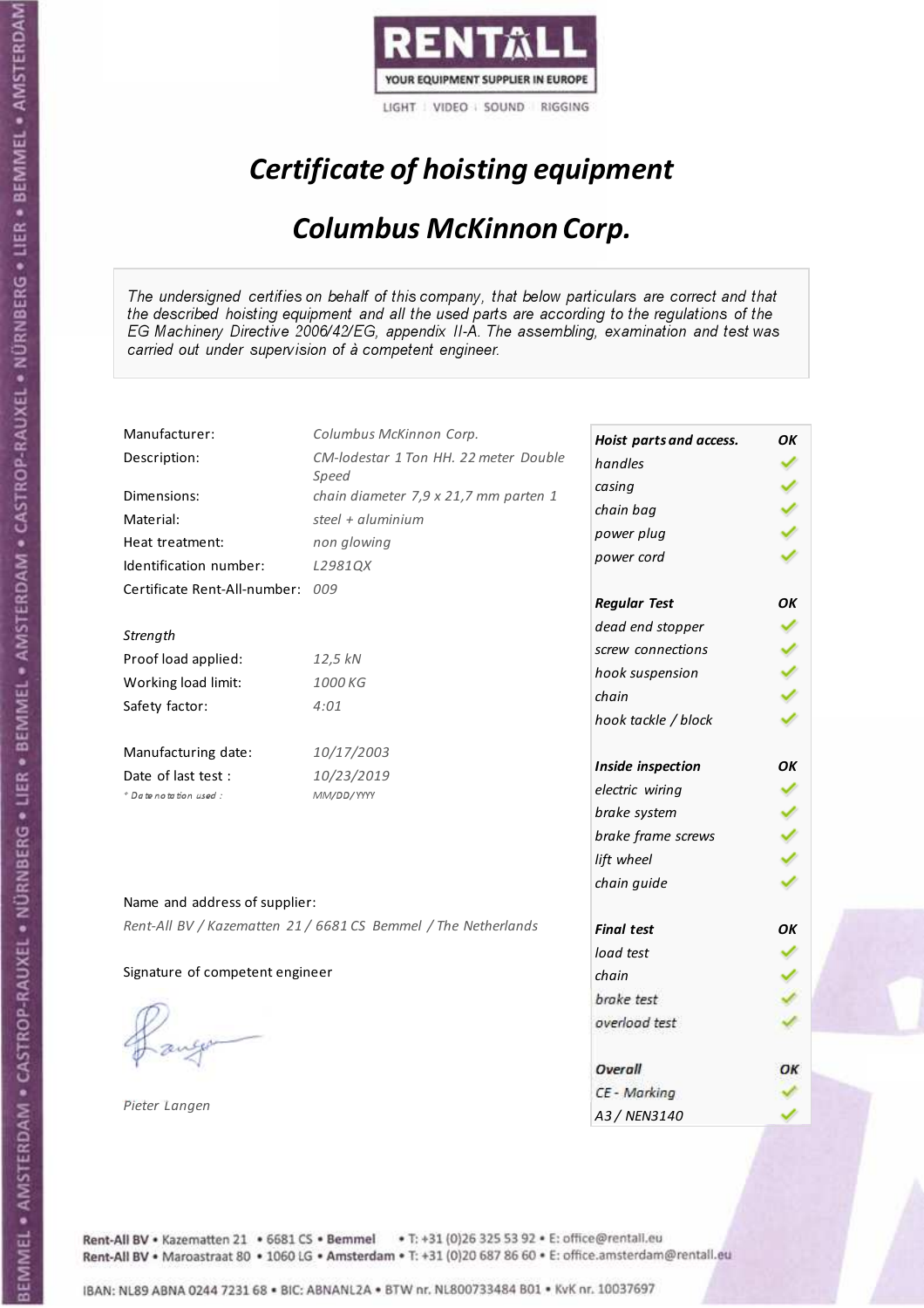

# Certificate of hoisting equipment

## Columbus McKinnon Corp.

The undersigned certifies on behalf of this company, that below particulars are correct and that the described hoisting equipment and all the used parts are according to the regulations of the EG Machinery Directive 2006/42/EG, appendix II-A. The assembling, examination and test was carried out under supervision of à competent engineer.

| Manufacturer:                    | Columbus McKinnon Corp.                                        | Hoist parts and access. | OK |
|----------------------------------|----------------------------------------------------------------|-------------------------|----|
| Description:                     | CM-lodestar 1 Ton HH. 22 meter Double                          | handles                 |    |
| Dimensions:                      | Speed                                                          | casing                  |    |
|                                  | chain diameter 7,9 x 21,7 mm parten 1<br>steel + $aluminim$    | chain bag               |    |
| Material:                        |                                                                | power plug              |    |
| Heat treatment:                  | non glowing                                                    | power cord              |    |
| Identification number:           | L2978QX                                                        |                         |    |
| Certificate Rent-All-number: 010 |                                                                | <b>Regular Test</b>     | OК |
|                                  |                                                                | dead end stopper        |    |
| Strength                         |                                                                | screw connections       |    |
| Proof load applied:              | 12,5 kN                                                        | hook suspension         |    |
| Working load limit:              | 1000 KG                                                        | chain                   |    |
| Safety factor:                   | 4:01                                                           | hook tackle / block     |    |
| Manufacturing date:              | 10/17/2003                                                     |                         |    |
| Date of last test :              | 10/23/2019                                                     | Inside inspection       | OК |
| * Date notation used :           | MM/DD/YYYY                                                     | electric wiring         |    |
|                                  |                                                                | brake system            |    |
|                                  |                                                                | brake frame screws      |    |
|                                  |                                                                | lift wheel              |    |
|                                  |                                                                | chain guide             |    |
| Name and address of supplier:    |                                                                |                         |    |
|                                  | Rent-All BV / Kazematten 21 / 6681 CS Bemmel / The Netherlands | <b>Final test</b>       | OK |
|                                  |                                                                | load test               |    |
| Signature of competent engineer  |                                                                | chain                   |    |
|                                  |                                                                | brake test              |    |
|                                  |                                                                | overload test           |    |
|                                  |                                                                |                         |    |
|                                  |                                                                | Overall                 | ОΚ |
|                                  |                                                                | CE - Marking            |    |
| Pieter Langen                    |                                                                | A3 / NEN3140            |    |

Rent-All BV . Kazematten 21 . 6681 CS . Bemmel . T: +31 (0)26 325 53 92 . E: office@rentall.eu Rent-All BV · Maroastraat 80 · 1060 LG · Amsterdam · T: +31 (0)20 687 86 60 · E: office.amsterdam@rentall.eu

IBAN: NL89 ABNA 0244 7231 68 . BIC: ABNANL2A . BTW nr. NL800733484 B01 . KvK nr. 10037697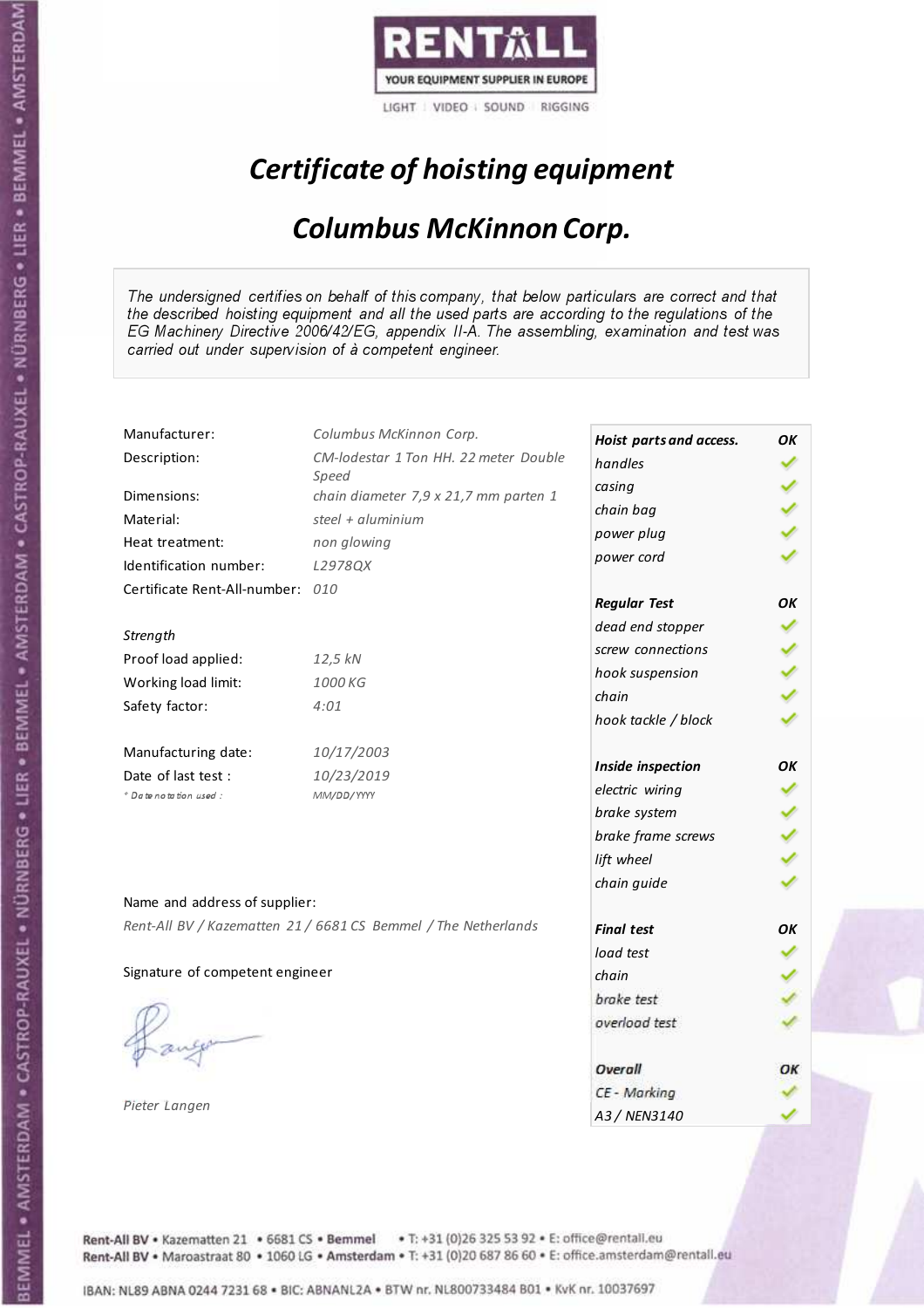

# Certificate of hoisting equipment

## Columbus McKinnon Corp.

The undersigned certifies on behalf of this company, that below particulars are correct and that the described hoisting equipment and all the used parts are according to the regulations of the EG Machinery Directive 2006/42/EG, appendix II-A. The assembling, examination and test was carried out under supervision of à competent engineer.

| Manufacturer:                    | Columbus McKinnon Corp.                                        | Hoist parts and access. | OK |
|----------------------------------|----------------------------------------------------------------|-------------------------|----|
| Description:                     | CM-lodestar 1 Ton HH. 22 meter Double                          | handles                 |    |
| Dimensions:                      | Speed                                                          | casing                  |    |
|                                  | chain diameter 7,9 x 21,7 mm parten 1<br>steel + $aluminim$    | chain bag               |    |
| Material:                        |                                                                | power plug              |    |
| Heat treatment:                  | non glowing                                                    | power cord              |    |
| Identification number:           | L2976QX                                                        |                         |    |
| Certificate Rent-All-number: 011 |                                                                | <b>Regular Test</b>     | OК |
|                                  |                                                                | dead end stopper        |    |
| Strength                         |                                                                | screw connections       |    |
| Proof load applied:              | 12,5 kN                                                        | hook suspension         |    |
| Working load limit:              | 1000 KG                                                        | chain                   |    |
| Safety factor:                   | 4:01                                                           | hook tackle / block     |    |
| Manufacturing date:              | 10/17/2003                                                     |                         |    |
| Date of last test :              | 10/23/2019                                                     | Inside inspection       | OК |
| * Date notation used :           | MM/DD/YYYY                                                     | electric wiring         |    |
|                                  |                                                                | brake system            |    |
|                                  |                                                                | brake frame screws      |    |
|                                  |                                                                | lift wheel              |    |
|                                  |                                                                | chain guide             |    |
| Name and address of supplier:    |                                                                |                         |    |
|                                  | Rent-All BV / Kazematten 21 / 6681 CS Bemmel / The Netherlands | <b>Final test</b>       | OK |
|                                  |                                                                | load test               |    |
| Signature of competent engineer  |                                                                | chain                   |    |
|                                  |                                                                | brake test              |    |
|                                  |                                                                | overload test           |    |
|                                  |                                                                |                         |    |
|                                  |                                                                | Overall                 | ОΚ |
| Pieter Langen                    |                                                                | CE - Marking            |    |
|                                  |                                                                | A3 / NEN3140            |    |

Rent-All BV . Kazematten 21 . 6681 CS . Bemmel . T: +31 (0)26 325 53 92 . E: office@rentall.eu Rent-All BV · Maroastraat 80 · 1060 LG · Amsterdam · T: +31 (0)20 687 86 60 · E: office.amsterdam@rentall.eu

IBAN: NL89 ABNA 0244 7231 68 . BIC: ABNANL2A . BTW nr. NL800733484 B01 . KvK nr. 10037697